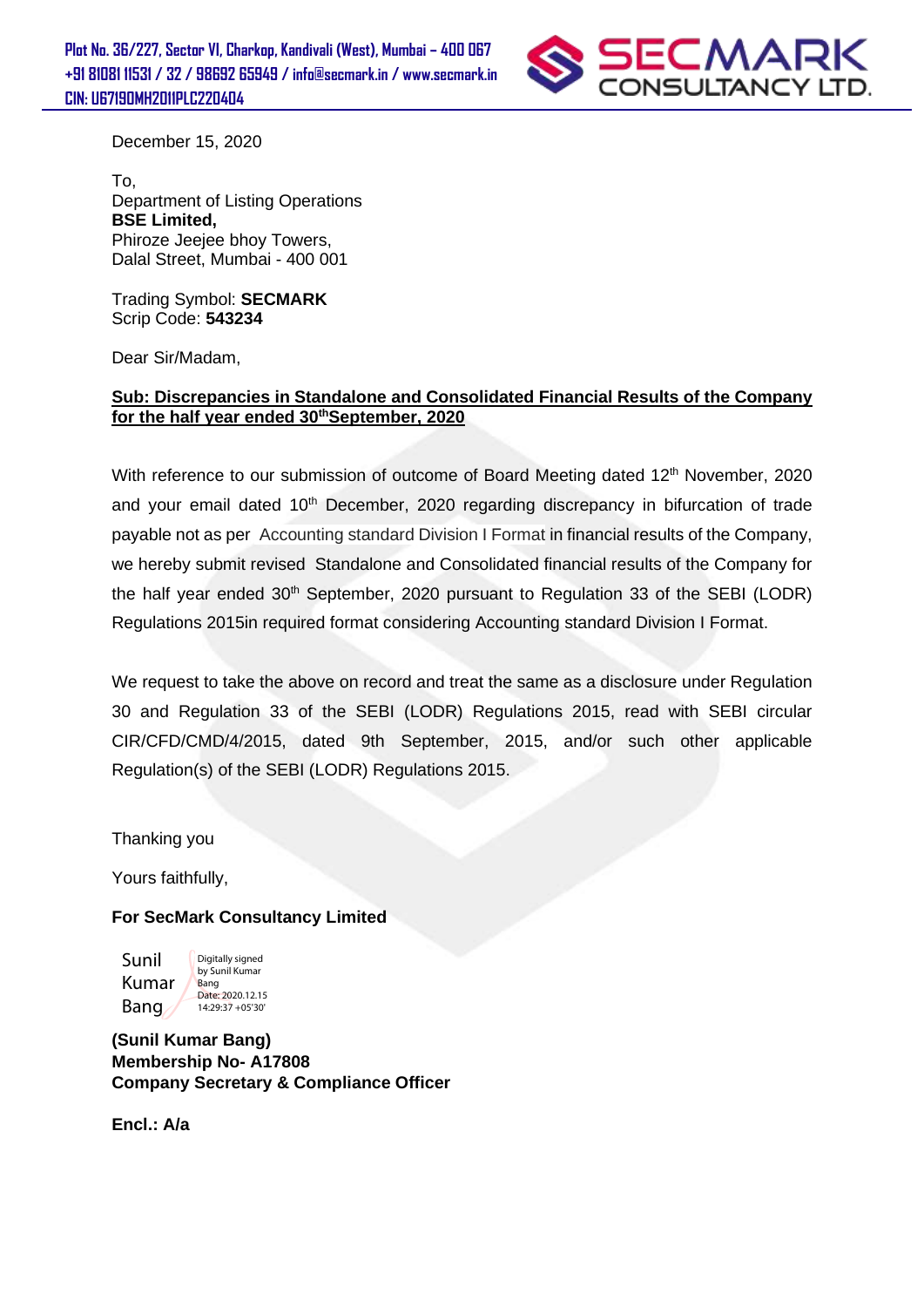#### SECMARK CONSULTANCY LIMITED CIN No. U67190MH2011PLC220404

#### PLOT NO 36/227, RDP-10, CTS-1C/1/640, SECTOR-6, CHARKOP, NR.AMBAMATA MANDIR, KANDIVALI WEST, MUMBAI-400067

## UNAUDITED STATEMENT OF ASSETS & LIABILITIES

|              |                                                                                                                        | 1/2                 | ( Rs. in lakhs)      |
|--------------|------------------------------------------------------------------------------------------------------------------------|---------------------|----------------------|
| Sr. No       | Particulars                                                                                                            | As at Sept 30, 2020 | As at March 31, 2020 |
| I.           | <b>EQUITY AND LIABILITIES</b>                                                                                          |                     |                      |
| $\mathbf{I}$ | Shareholders' funds                                                                                                    |                     |                      |
|              | Share capital<br>(a)                                                                                                   | 412.40              | 301.00               |
|              | Reserves and surplus<br>(b)                                                                                            | 1,472.63            | 120.13               |
|              |                                                                                                                        | 1,885.03            | 421.13               |
| $\mathbf{z}$ | Non current liabilities                                                                                                |                     |                      |
|              | Long Term Borrowings<br>(a)                                                                                            |                     | 90.02                |
|              | Long Term Provisions<br>(b)                                                                                            | 13.72               | 13.72                |
|              |                                                                                                                        | 13.72               | 103.75               |
| з            | <b>Current Iiabilities</b>                                                                                             |                     |                      |
|              | Short-term borrowings<br>(a)                                                                                           | 100.79              | 15.64                |
|              | (b)<br>Trade Payable                                                                                                   |                     |                      |
|              | A) total outstanding dues of micro & small enterprises<br>B) total outstanding dues of creditors other than micro $\&$ |                     | 8.50                 |
|              | small enterprises                                                                                                      | 6.16<br>$4 - 7$     |                      |
|              | Other current liabilities<br>$\left( c\right)$                                                                         | 198.48              | 61.44                |
|              | (d)<br>Short term provisions                                                                                           | 0.14                | 0.14                 |
|              |                                                                                                                        | 305.58              | 85.72                |
|              | TOTAL                                                                                                                  | 2,204.33            | 610.60               |
|              |                                                                                                                        |                     |                      |
| Π.           | <b>ASSETS</b>                                                                                                          |                     |                      |
| $\mathbf{1}$ | Non current assets                                                                                                     |                     |                      |
|              | Fixed assets<br>(a)                                                                                                    |                     |                      |
|              | (i) Tangible assets                                                                                                    | 165.65              | 174.54               |
|              | (ii) Intangible assets under development                                                                               |                     |                      |
|              | Non current investments<br>(b)                                                                                         | 26.50               | 26.50                |
|              | (c)<br>Deferred Tax Assets (Net)                                                                                       | 21.62               | 5.25                 |
|              | Other Non Current Assets<br>(d)                                                                                        | 435.78              | 268.52               |
|              |                                                                                                                        | 649.56              | 474.82               |
| $\mathbf{2}$ | Current assets                                                                                                         |                     |                      |
|              | Trade receivables<br>(a)                                                                                               | 61.95               | 114.31               |
|              | Cash and Cash Equivalents<br>(b)                                                                                       | 1,464.07            | 0.92                 |
|              | Short term loans and advances<br>(c)                                                                                   | $-28.74$            | 20,55                |
|              |                                                                                                                        | 1,554.77            | 135.78               |
|              | <b>TOTAL</b>                                                                                                           | 2,204.33            | 610.60               |

Place: Mumbai Date: 11th December 2020 By order of the Board of Directors For SecMark Consultancy Limited

 $\ddot{\phantom{a}}$ 

NSI. ्<br>द sh Mehta Managing Director DIN: 07929488

 $\dot{\tau}$ 

 $\mathbf{r}_{\mathrm{c},\mathrm{c}}$